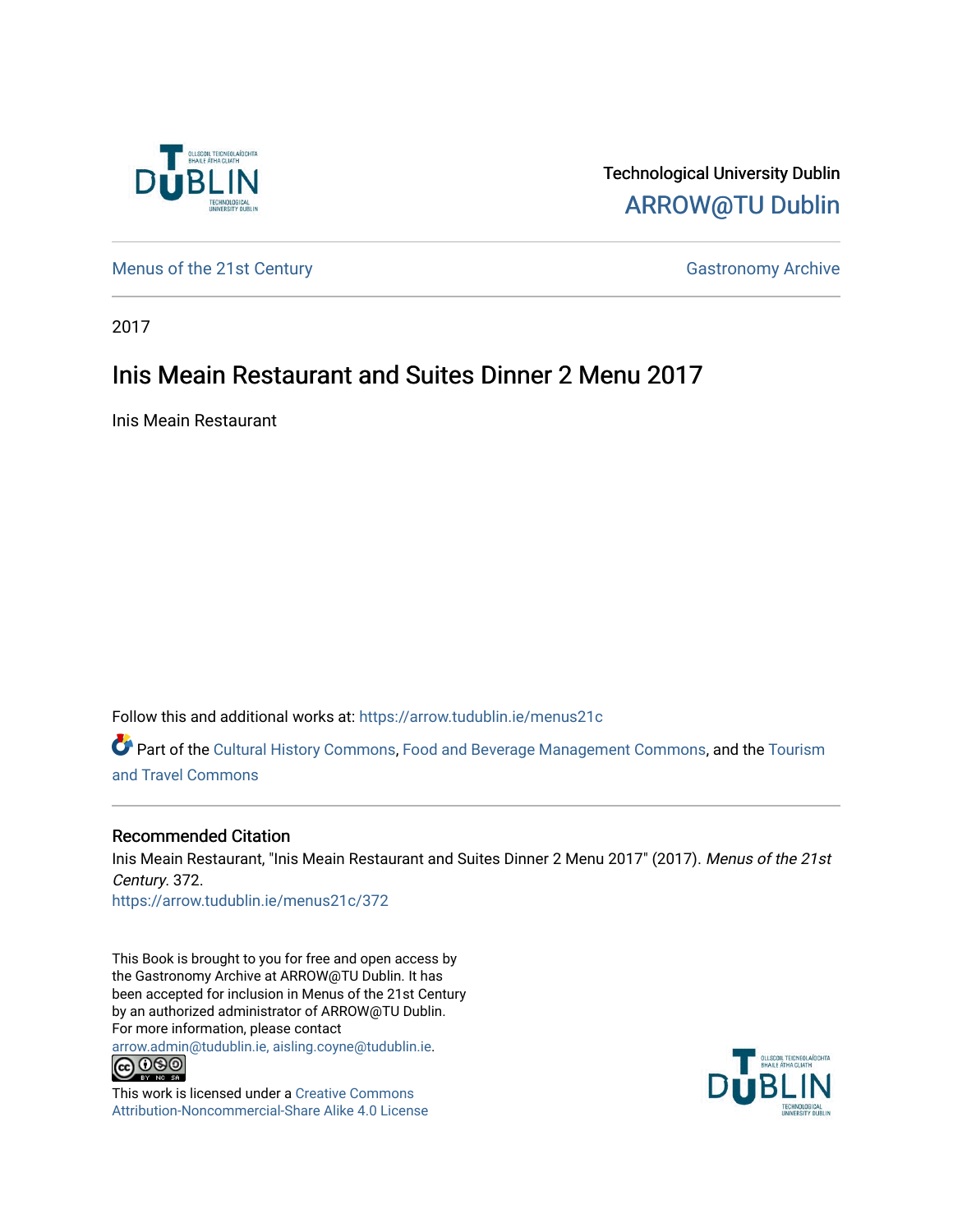



[Restaurant](http://inismeain.com/restaurant) [Suites](http://inismeain.com/suites) [Island](http://inismeain.com/island) [About](http://inismeain.com/about) [Press](http://inismeain.com/press) [Shop](http://inismeain.com/shop/products) [Book](http://inismeain.com/book)

[Share](http://inismeain.com/restaurant#tabs-3) Our restaurant is situated in the most elementary of natural environments where the combination of clean earth, water and air provide optimum conditions for the purest produce.

> We create a four course dinner that changes nightly, based around the best ingredients that the island has to offer at any given time. The restaurant is open from 7.30pm and dinner is served at 8pm to a maximum of 16 guests. The space offers a taste-the-view dining experience with a sweeping expanse of glass revealing the surrounding island and ocean.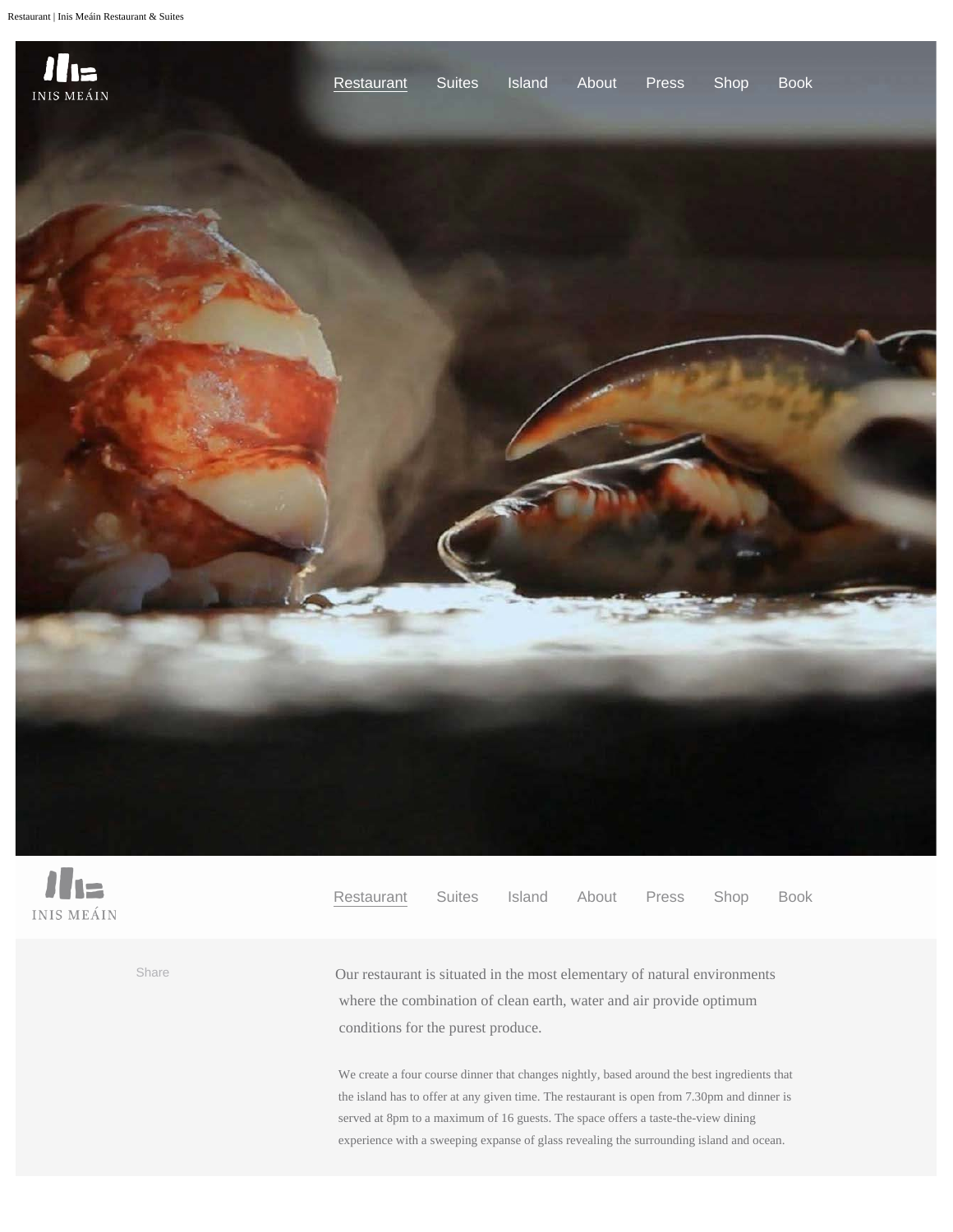These elements of environment, food, space and service have been carefully married to provide a convivial atmosphere and a unique dining experience.

The restaurant is open from April to the end of September and reservations are available to suite guests from Monday through to Saturday nights inclusive, and for non-suite guests from Wednesday through to Saturday nights inclusive.



*"What is the best meal you ever had? A feast of fresh sea urchins at Inis Meáin Restaurant & Suites in the Aran Islands."*

Darina Allen, Ballymaloe Cookery School Irish Independent

We grow our own vegetables, salads and herbs on the site of the restaurant. Our shellfish is caught around the coast of the island. We only serve wild Atlantic fish and homestead-reared meat. All of the ingredients we get from the island are prime ingredients. We place equal importance on the salads grown in our greenhouse outside the restaurant as we do the lobster landed on the island pier.

The availability of quality produce, both wild and cultivated on the island is entirely dependent on weather, seasonality and practicality, however each year we aim to develop our knowledge and skills to cultivate, harvest and preserve more island food.

Because a visit to Inis Meáin should involve plenty of fresh air and island exploration, dinner is designed to suit appetites developed after a day spent in the elements. A taster dish begins and concludes the meal.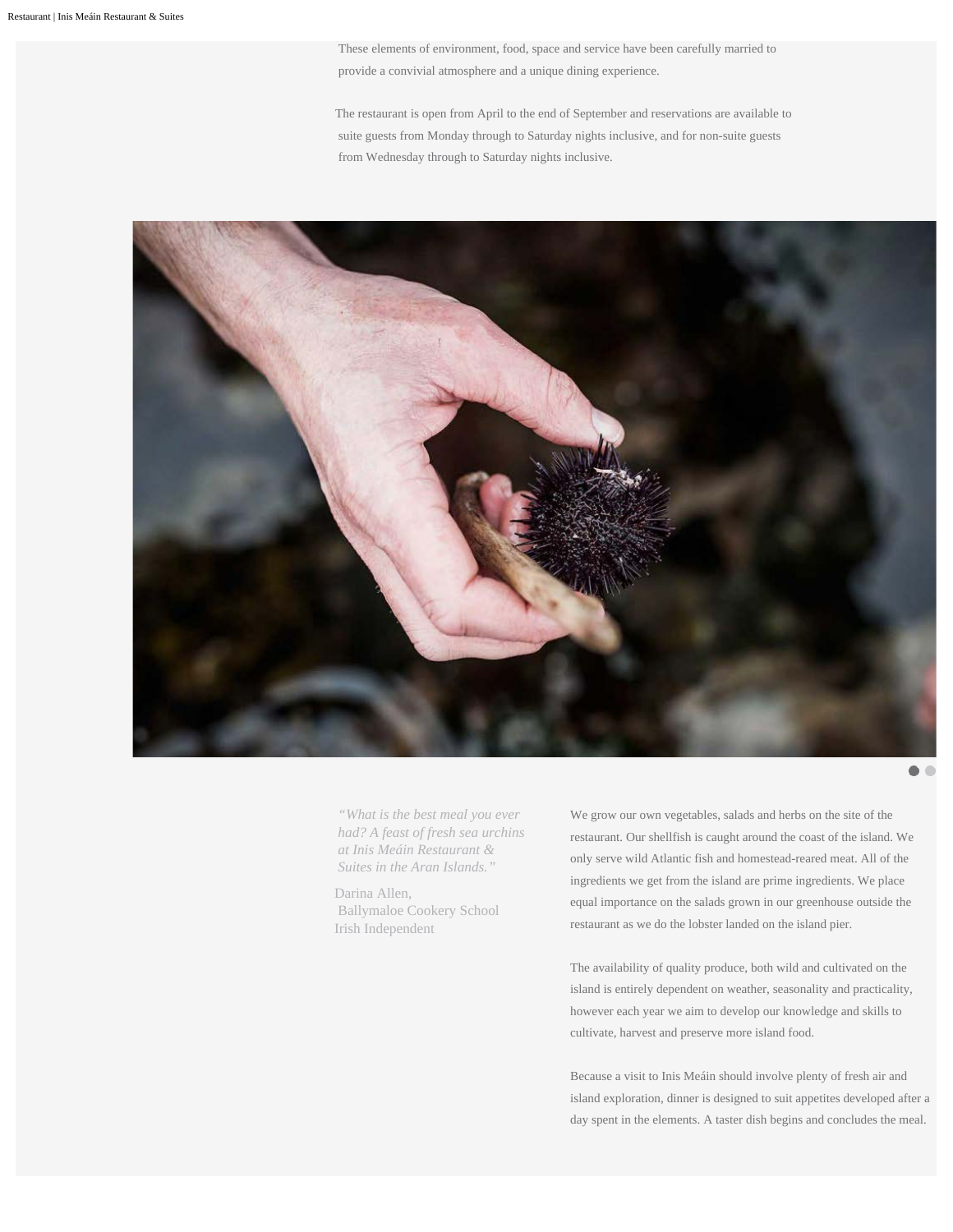



Sample Dinners Dinner 1 Dinner 2 —

#### *periwinkles*

*baby squid with grilled courgette garden leaves with basil dressing john dory grenobloise rhubarb & vanilla with hay custard yellow man* 

Each course has just two elements, inspired by prime ingredients from our pure location. These are presented in a clean, light and fresh way to create a lasting, uncluttered sensation on the palate. It is an exercise in simplicity and restraint.

 $0.0.0$ 

We call this way of dining Elemental Eating. This allows us to focus on prime ingredients from the island, including our own food growing and rearing.

To complete the dining experience, we have a carefully selected, and extensive wine and drinks collection, which continuously evolves to compliment the dishes we create.

Advance booking is essential. Dietary restrictions can be accommodated when mentioned on booking in advance. The fourcourse Island Dinner costs €70 per person, and is separate to the suite rates.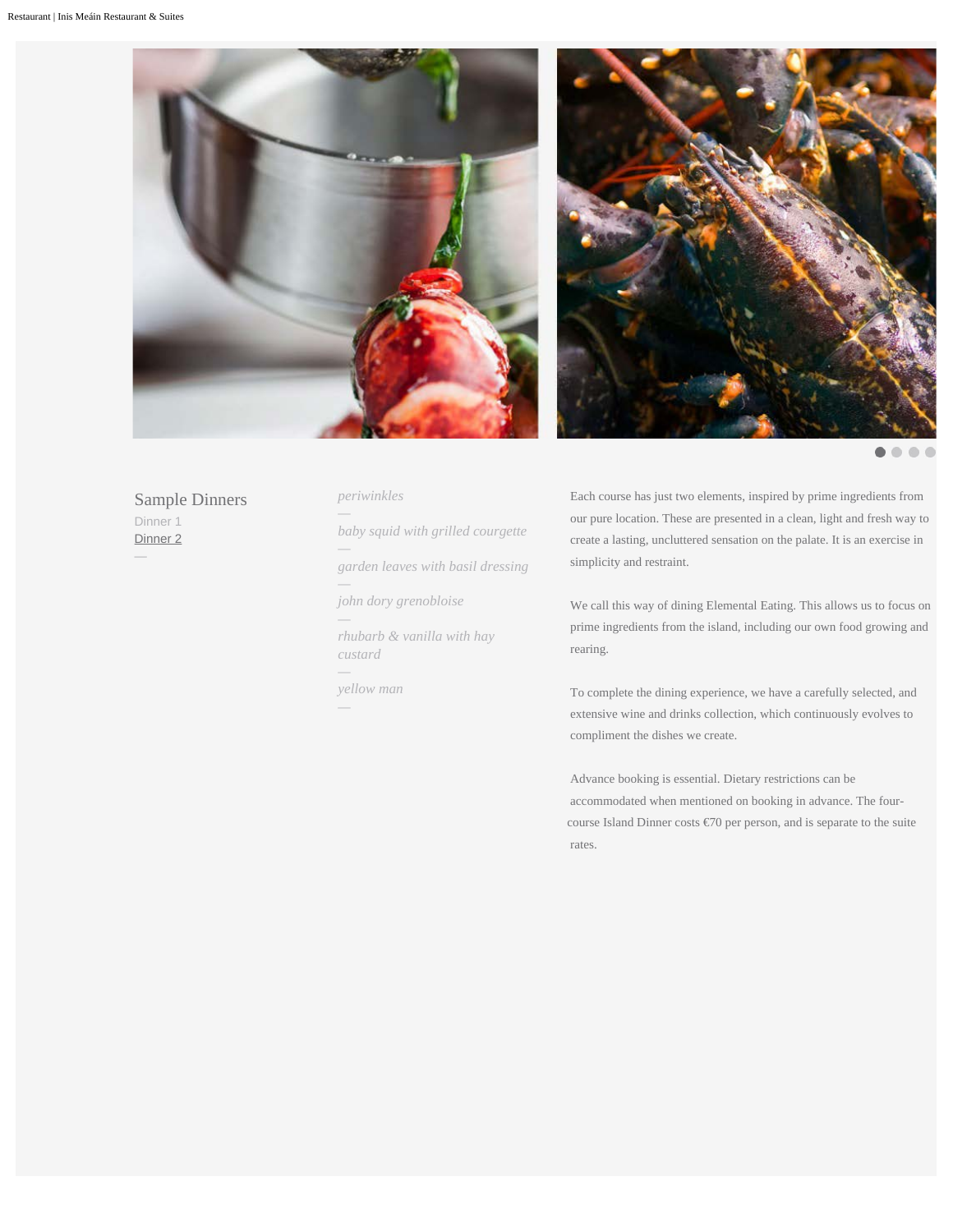

 $\bullet$   $\bullet$   $\bullet$ 



### Ruairí de Blacam

*"My style of cooking is clean, light and fresh. Each dish has just two elements, and is inspired by prime island ingredients. These are served simply to allow the natural flavours from our pure environment to speak for themselves - we call this Elemental Eating."*

#### Press *Nuachtáin*

The Financial Times

"The delectable dozen: The 12 best restaurants of 2011"

Australian Gourmet Traveller Magazine

"They have quietly built up a cult following for their delicious locally sourced food"

Irish Hospitality Awards

Best Dining Experience in Ireland Award 2015

#### The Irish Times

"Ireland's ultimate destination restaurant"